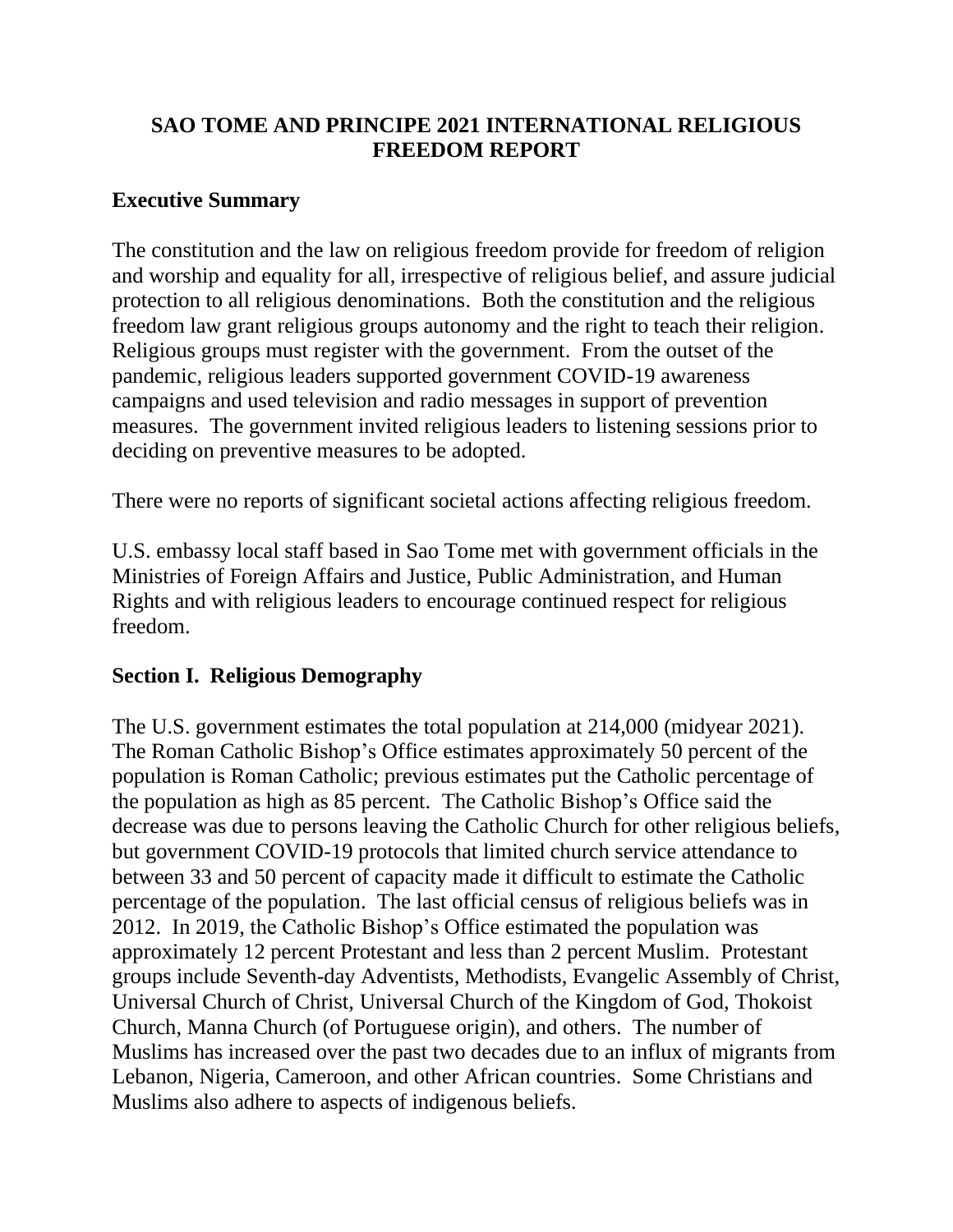#### **Section II. Status of Government Respect for Religious Freedom**

#### **Legal Framework**

The constitution establishes a secular state and provides for freedom of conscience, religion, and worship. It provides for equality of rights and obligations irrespective of religious belief or practice and for freedom of religious groups to teach their faith and to organize themselves and their worship activities. According to the constitution, these rights are to be interpreted in harmony with the Universal Declaration of Human Rights and may be restricted only in cases envisaged in the constitution or suspended during a state of emergency or siege declared according to the terms of the constitution and law. A 1971 religious freedom law acknowledges and ensures religious freedom for all and judicial protection for religious denominations. According to the law, the state does not profess any religion and ensures that its relations with religious organizations are based on the separation of religion and state. The law also stresses that all religious denominations are entitled to equal treatment. There are no laws regulating hate crimes or hate speech related to religion.

Religious groups must register with the government. If a religious group does not register, the group is subject to fines and possible expulsion if it is a foreign religious group. To register, a group must send a letter requesting authorization to the Ministry of Justice, Public Administration, and Human Rights. Once the group obtains authorization, it must submit the following documents to a notary public: the ministry's approval letter; the group's statutes; the minutes or report from a meeting attended by at least 500 representatives of the group and signed by its president and secretary; copies of the national identity cards of those who attended this meeting; a list of board members; and a certificate from the Registrar's Office attesting that no existing organization has the same name. After a payment of 1,000 dobras (\$46) for notarial fees, an announcement is published in the government gazette, and the group may then operate fully as a registered group. Once registered, a religious group does not need to register again. Registered religious groups receive the same benefits, such as tax exemptions, as registered nonprofit organizations.

Religious education exists in the official curriculum but is not required. There were no reports of religious education being provided in public schools. There are two schools run by religious groups, one Catholic and the other Seventh-day Adventist. The Ministry of Education provides oversight on the curricula of